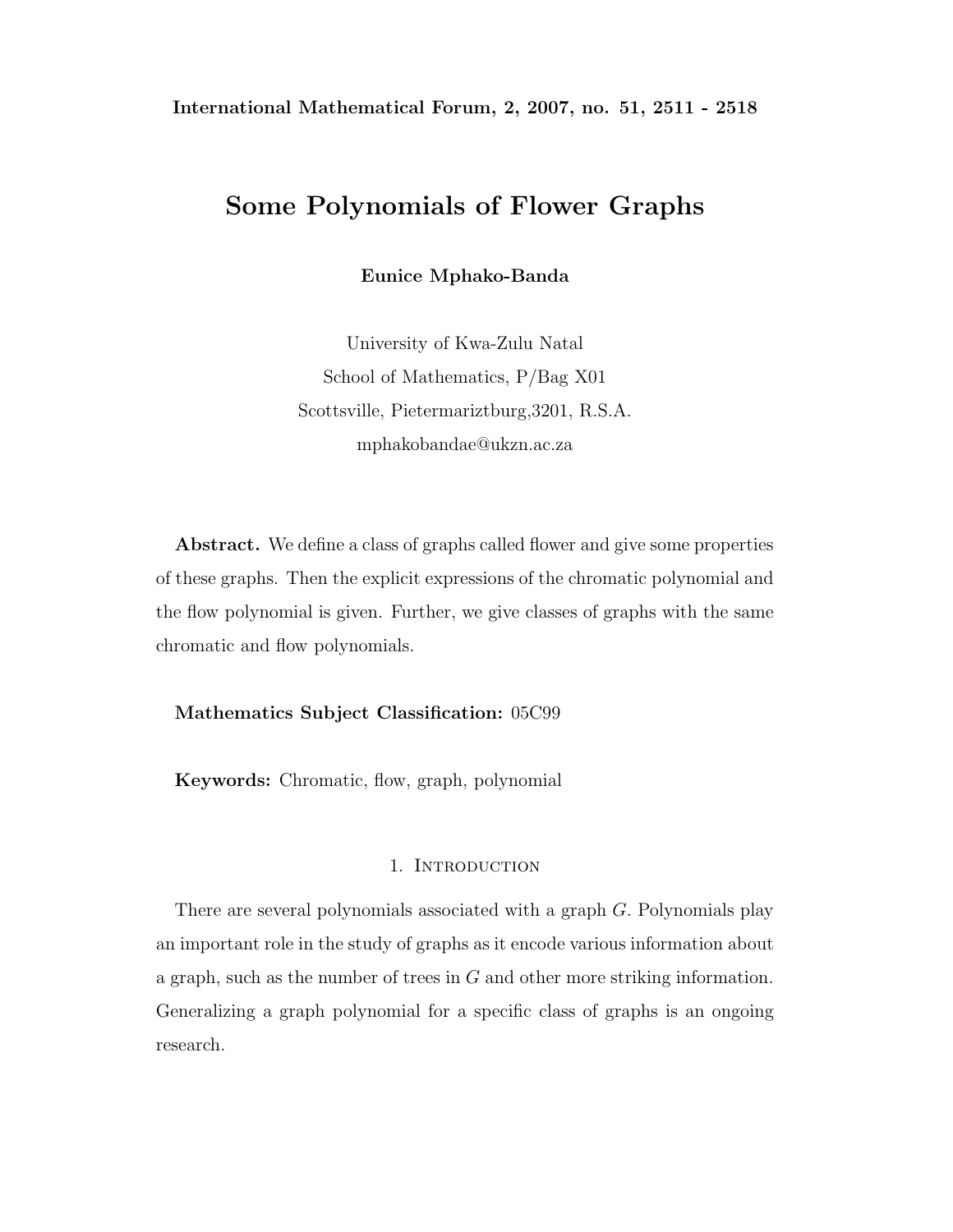#### 2512 E. Mphako-Banda

The chromatic polynomial of a graph  $G$ ,  $\chi(G; \lambda)$ , counts the number of ways of coloring the vertices of a graph properly with  $\lambda$  colors. The chromatic polynomial was introduced by Read [3] and have been widely studied. Explicit expressions of the chromatic polynomials of certain classes of graphs are known, we refer to [3, 6]. The flow polynomial,  $F(G; k)$  counts the number of nowhere zero  $k$ -flows in  $G$ , we refer to [2] for further details.

In this paper we study a class of graphs called a complete flower. We begin by defining a graph called an  $n \times m$ - complete flower. Then we give an explicit expression of the chromatic polynomial of an  $n \times m$ - complete flower and certain subgraphs of an  $n \times m$ - complete flower. Furthermore, we give an explicit expression of the flow polynomial of certain subgraphs of an  $n \times m$ - complete flower. Finally, we give a general set of non-isomorphic graphs obtained from flower graphs, having the same chromatic and flow polynomials.

## 2. Flower graphs

In this section we give a definition and an example of a flower graph.

A graph G is called an  $(n \times m)$ -flower graph if it has the following set of vertices  $V(G) = \{1, 2, \dots, n, n + 1, \dots, n(m-1)\}\$  and the edge set  $E(G)$  $\{\{1, 2\}, \{2, 3\}, \cdots, \{n-1, n\}, \{n, 1\}\} \cup \{\{1, n+1\}, \{n+1, n+2\}, \{n+2, n+3\},\$  ${n + 3, n + 4}, \cdots$  {n + m - 3, n + m - 2}, {n + m - 2, 2}} ∪ {{2, n + m - 1},  ${n + m - 1, n + m}, {n + m, n + m + 1}, {n + m + 1, n + m + 2}, \dots,$  $\{n+2(m-2)-1,n+2(m-2)\},\{n+2(m-2),3\}\}\cup\cdots\cdots$  $\cup$  {{n, n + (n - 1)(m - 2) + 1}, {n + (n - 1)(m - 2) + 1, n + (n - 1)(m - 2) + 2},  ${n + (n - 1)(m - 2) + 2, n + (n - 1)(m - 2) + 3}$ ,  ${n + (n - 1)(m - 2) +$  $3, n + (n - 1)(m - 2) + 4\}, \cdots, \{nm - 1, nm\}, \{nm, 1\}\}.$ 

In other words, a graph G is called a (n×m)*-flower graph* if it has n vertices which form an n-cycle and n sets of  $m-2$  vertices which form m-cycles around the n cycle so that each m-cycle uniquely intersects with the n-cycle on a single edge. This graph will be denoted by  $f_{n \times m}$ . It is clear that  $f_{n \times m}$  has  $n(m-1)$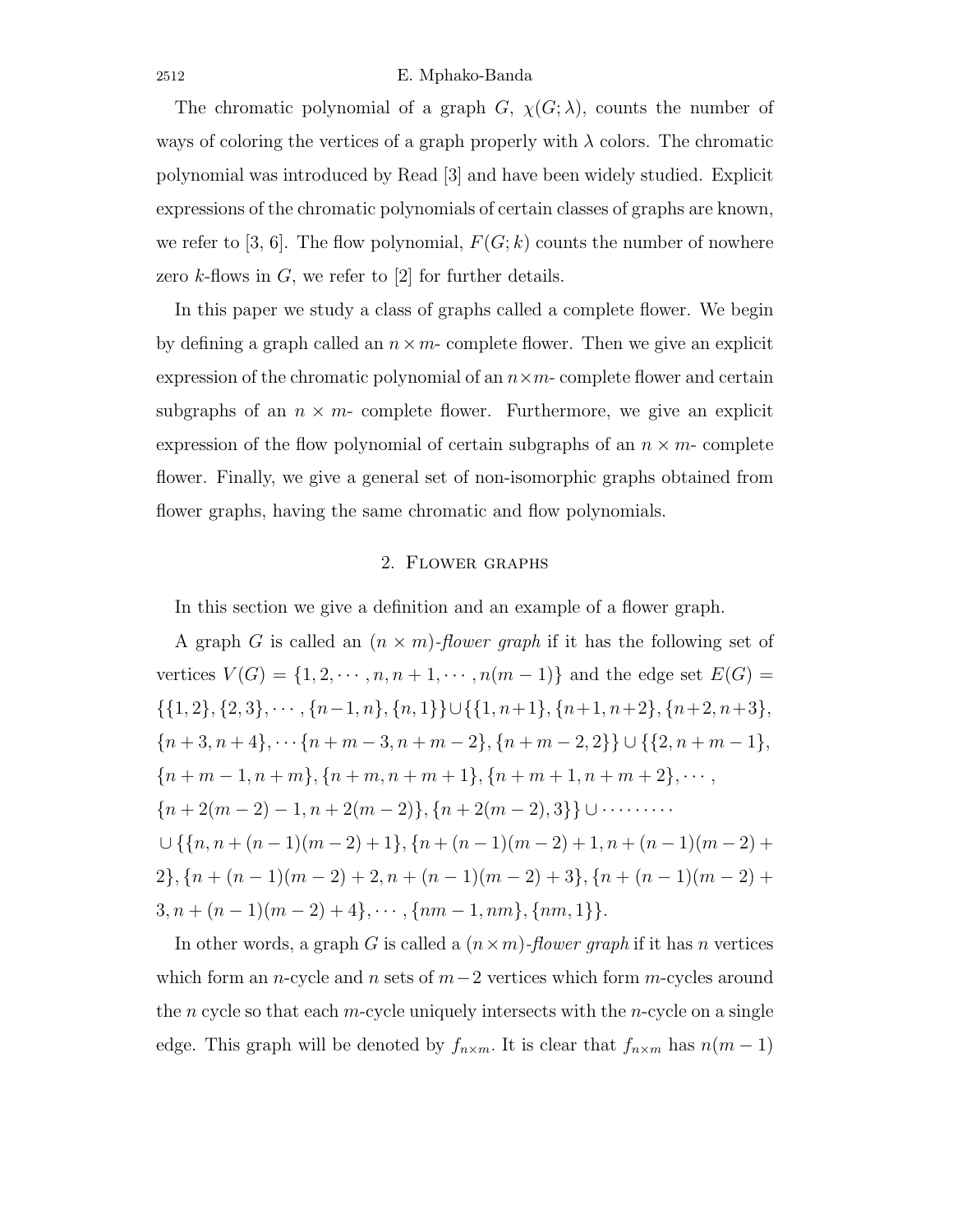vertices and nm edges. The m-cycles are called the *petals* and the n-cycle is called the center of  $f_{n \times m}$ . The *n* vertices which form the center are all of degree 4 and all the other vertices have degree 2. The diagrams in Figure 1 are examples of a flower graphs.



FIGURE 1

Removing a petal p of  $f_{n \times m}$  is to take one m-cycle and delete all the vertices of degree 2 and their adjacent edges. We define an (n × m)*-flower graph with* i *petals* to be an  $(n \times m)$ -flower graph with  $n - i$  petals removed for  $i \in \{1, 2, \dots, n\}$ . We denote an  $(n \times m)$ -flower graph with i petals by  $f^i_{n \times m}$ . It should be noted that  $f_{n \times m} = f_{n \times m}^n$  and the positions of petals removed is irrelevant. Thus we have several non-isomorphic graphs represented by  $f_{n \times m}^i$ . The diagrams shown in Figure 2 are two non-isomorphic graphs represented by  $f_{7\times 5}^3$ .



FIGURE 2.  $(7 \times 5)$ -petal graph with 3 petals

## 3. chromatic polynomials

In this section we give an explicit expression of the chromatic polynomial of an  $n \times m$ -flower.

The following theorem is widely known in the literature, see [3].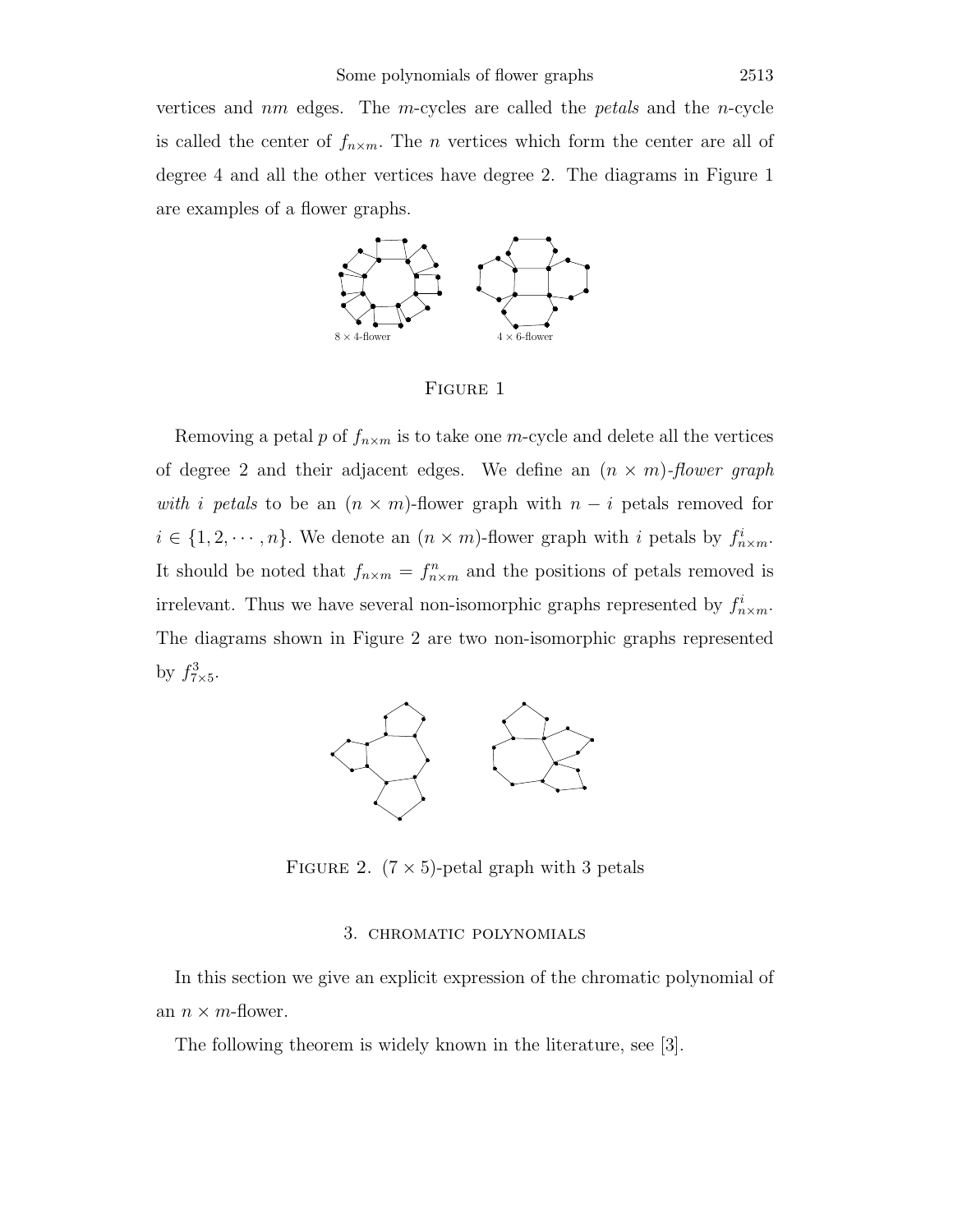**Theorem 3.1.** *If*  $C_n$  *is an n-cycle then* 

$$
\chi(C_n; \lambda) = (\lambda - 1)^n + (-1)^n (\lambda - 1)
$$

*for*  $n \in \mathbb{N}$ .

**Proposition 3.2.** Let G be the graph of a complete  $n \times m$ -flower. Then the *chromatic polynomial of* G *is*

$$
\chi(G; \lambda) = [(\lambda - 1)^{m-2} - (\lambda - 1)^{m-3} \pm \cdots \pm (\lambda - 1)]^n [(\lambda - 1)^n + (-1)^n (\lambda - 1)].
$$

*Proof.* Without loss of generality, we use the deletion and contraction formula as shown in Figure 3. To ease notation each diagram of a graph in Figure 3 represents the chromatic polynomial of that graph. If we repeat the process



Figure 3

 $\Box$ 

deleting and contracting all petals of  $f_{n \times m}$  we get the result.

**Corollary 3.3.** Let G be the graph of an  $n \times m$ -flower with i petals, for  $i =$  $\{1, 2, \cdots n\}$  *Then* 

$$
\chi(G; \lambda) = [(\lambda - 1)^{m-2} - (\lambda - 1)^{m-3} \pm \dots \pm (\lambda - 1)]^i [(\lambda - 1)^n + (-1)^n (\lambda - 1)].
$$
  
4. **Flow polynomials**

In this section we give an explicit expression of the flow polynomial of an  $n \times$ m-flower graph with i petals, for  $i = \{1, 2, \dots n-1\}$ . We begin by constructing the dual graph of an  $n \times m$ -flower graph with i petals. Then we give an explicit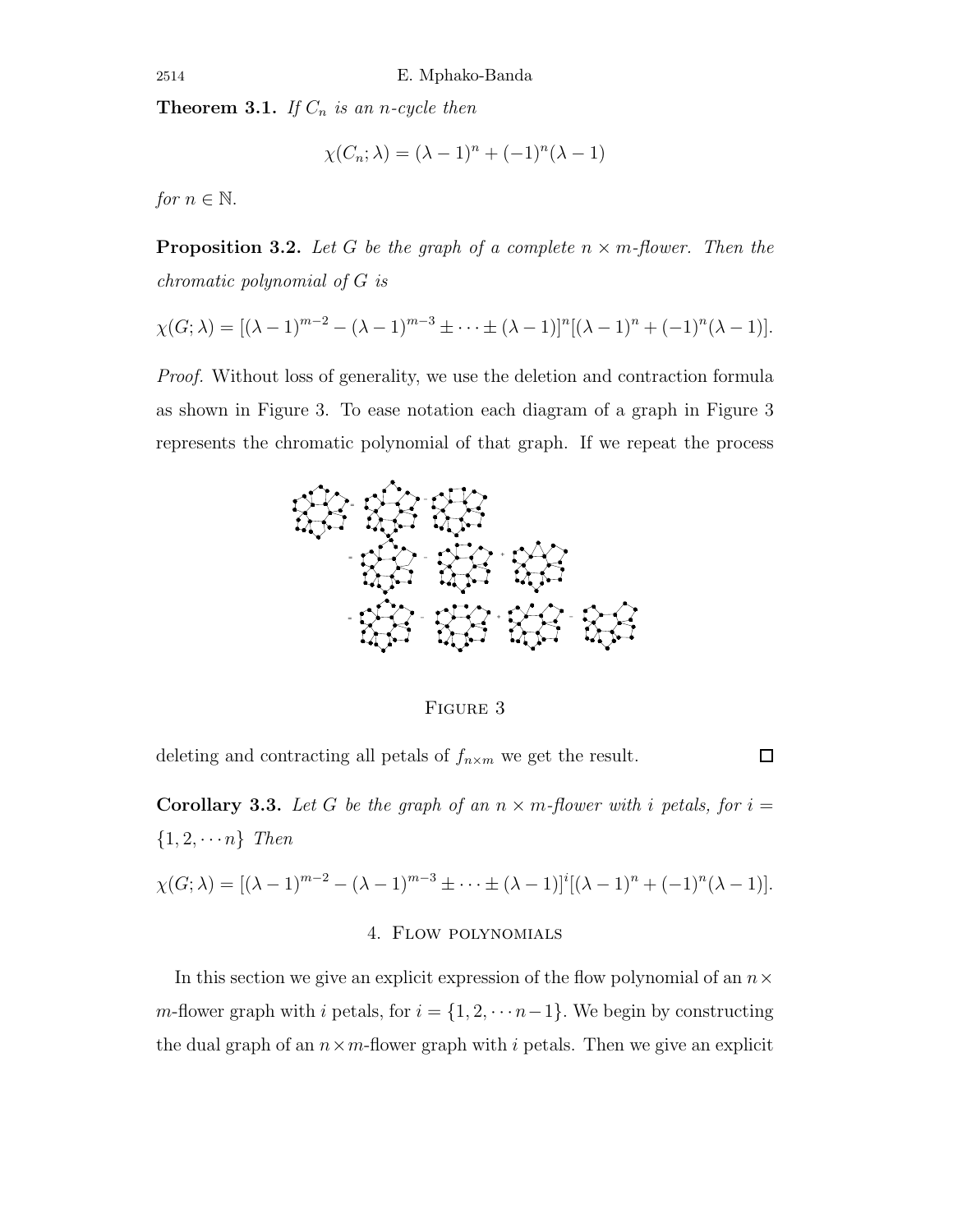expression of the chromatic polynomial of the dual graph of an  $n \times m$ -flower graph with  $i$  petals. Finally we convert the explicit expression of the chromatic polynomial of the dual graph into an explicit expression of the flow polynomial of an  $n \times m$ -flower graph with i petals.

Let G be a planar graph. To construct  $G^*$  the dual of G, we put a vertex in each face of  $G$  including the face out of  $G$ . Then we join two such vertices when the corresponding faces share an edge. The diagram in Figure 4 is an example of an  $n \times m$ -flower graph with i petals and its vertex join.



FIGURE 4.  $(5 \times 4)$ -petal graph with 3 petals and its vertex join

**Proposition 4.1.** Let G be an  $n \times m$ -flower graph with i petals, and  $G^*$  its *dual, Then*  $G^* \cong \hat{t}_{i+1}$  *up to parallel class, where*  $\hat{t}_{i+1}$  *is a vertex join of a tree of*  $i + 1$  *vertices and*  $i = \{1, 2, \dots n - 1\}.$ 

*Proof.* Let  $G = f_{n \times m}^i$ . Thus G has i petals and  $i + 2$  faces. We start by considering petal faces and the center face. The center is the only faces that shares an edge with each petal. Thus if we put a vertex in each face and join vertices whose corresponding faces share an edge, we have a tree on  $i+1$ vertices,  $t_{i+1}$ . It is clear from definition that no two faces of petals share an edge but each petal shares  $m-1$  edges with the outer face. Now if we consider the vertex in the outface, then each vertex in the petal face joins to it  $m-1$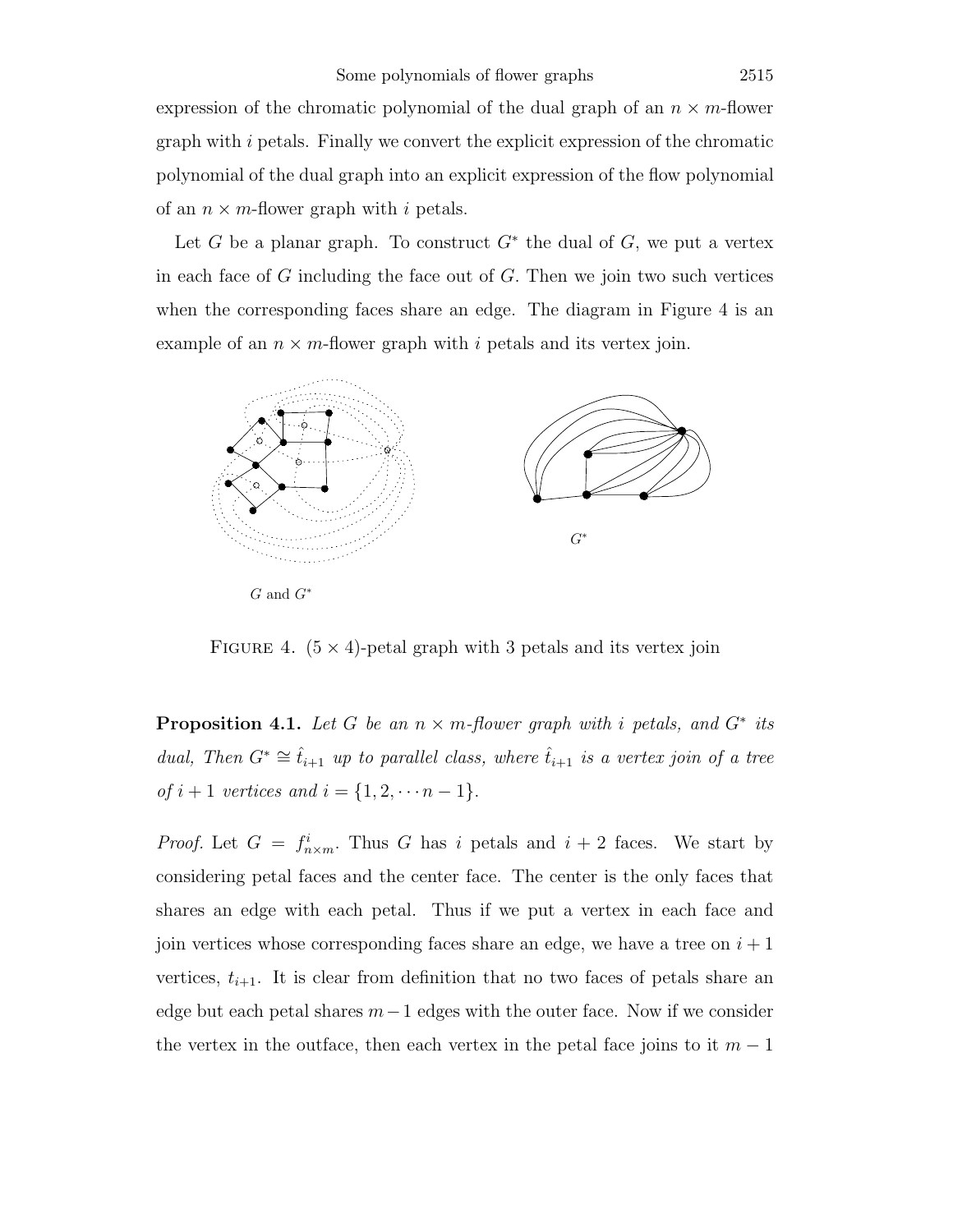times. Furthermore, since the are  $(n - i) > 0$  petals missing, the center face shares  $n - i$  edges with the outer face. Thus we can join the vertex in the center face and outer face. But the vertex in the outer face is joined to all the other vertices in the other faces. Thus forming a vertex join of the graph formed by the petals and center, which is a tree in this case.  $\Box$ 

The following theorems are well known in the literature, see [6].

**Theorem 4.2.** *Let* G *be a graph and let* Gˆ *be its vertex join. Then*

$$
\chi(\hat{G};\lambda) = \lambda \chi(G;\lambda - 1).
$$

**Theorem 4.3.** *Let* G and H *be graphs and let*  $G \cong H$  *up to parallel class. Then*

$$
\chi(G; \lambda) = \chi(H; \lambda).
$$

**Theorem 4.4.** *If*  $t_n$  *is a tree of n vertices, then* 

$$
\chi(t_n; \lambda) = \lambda(\lambda - 1)^{n-1}
$$

The following theorem relates the Flow polynomial of G and the chromatic polynomial of its dual  $G^*$ , see [7].

**Theorem 4.5.** *If* G *is planar, the flow polynomial of* G *is the chromatic polynomial of* G∗, *such that*

$$
F(G; \lambda) = \frac{1}{\lambda^{k(G)}} \chi(G^*; \lambda)
$$

*where*  $k(G)$  *is the number of connected subgraphs of*  $G$ *.* 

**Proposition 4.6.** *let* G *be the graph of*  $n \times m$ -flower with *i* petals. Then the *flow polynomial of* G,

$$
F(G; \lambda) = (\lambda - 1)(\lambda - 2)^{i}
$$

*for*  $i = \{1, 2, \dots n - 1\}.$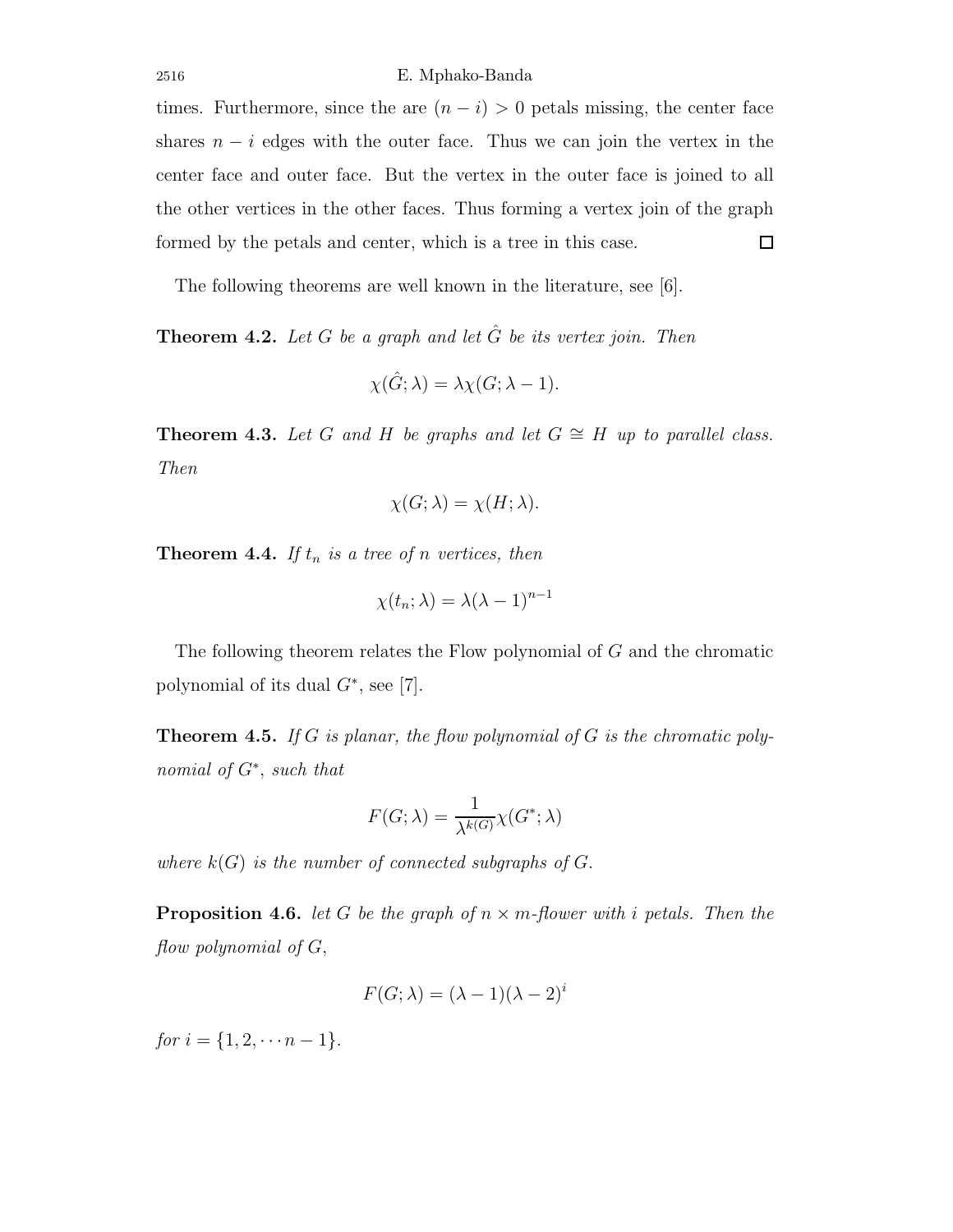*Proof.* By Proposition 4.1, we know that  $G^*$  is the vertex join of a tree of i vertices up to parallel class. Thus by applying Theorem 4.3, we get the chromatic polynomial of  $G^*$ ,  $\chi(G^*; \lambda) = \chi(\hat{t}_{i+1}; \lambda)$  where  $\hat{t}_{i+1}$  is a vertex join of a tree of  $i+1$  vertices. Furthermore, by Theorem 4.2,  $\chi(\hat{t}_{i+1}; \lambda) = \lambda \chi(t_{i+1}; \lambda-1)$ . Thus  $\chi(G^*; \lambda) = \chi(\hat{t}_{i+1}; \lambda) = \lambda \chi(t_{i+1}; \lambda - 1)$ . Hence by applying Theorem 4.4, we get  $\chi(G^*; \lambda) = \lambda(\lambda - 1)(\lambda - 2)^i$ . It is clear that a petal graph has one component. Thus by applying Theorem 4.5, we get  $F(G; \lambda) = (\lambda - 1)(\lambda - 2)^i$ .  $\Box$ 

It should be noted that the explicit expression of the flow polynomial given, is only for flower graphs which are not complete.

It was indicated earlier that  $f_{n \times m}^i$  for  $i = \{1, 2, \dots n-1\}$  represents a flower graph with i petals, and the positions of petals missing is irrelevant. Thus we have non-isomorphic graphs represented by  $f_{n \times m}^i$ . It is clear that, all nonisomorphic graphs represented by  $f_{n \times m}^i$  have the same chromatic and flow polynomials.

#### **REFERENCES**

- [1] B. Bollob´as, *Modern graph theory,* Graduate texts in mathematics 184, Springer,1998.
- [2] T.H. Brylawski, and J.G. Oxley, The Tutte polynomial and its applications, In White, N., editor, *Matroid Applications*, Encyclopedia of Mathematics and its Applications,123-215, Cambridge University Press,Cambridge, 1992.
- [3] R.C. Read, An introduction to chromatic polynomials, *J.Combin.Theory*, 4 (1968),52- 71.
- [4] T.W. Tutte, A contribution to the theory of polynomials, *Can.J.math*, 6 (1954),80-91.
- [5] T.W. Tutte, On the algebraic theory of graph colorings, *J.Combin.Theory*, 1  $(1966), 15-50.$
- [6] T.W. Tutte, *Graph Theory*, Vol 21 of Encyclopedia of Mathematics and its Applications, Addison-Wesley Publishing Company, Menlo Park California, 1984.
- [7] D.J.A. Welsh, *Complexity: Knots, colourings and counting,* No 186 in London Mathematical Society Lecture Note Series, Cambridge University Press, 1993.